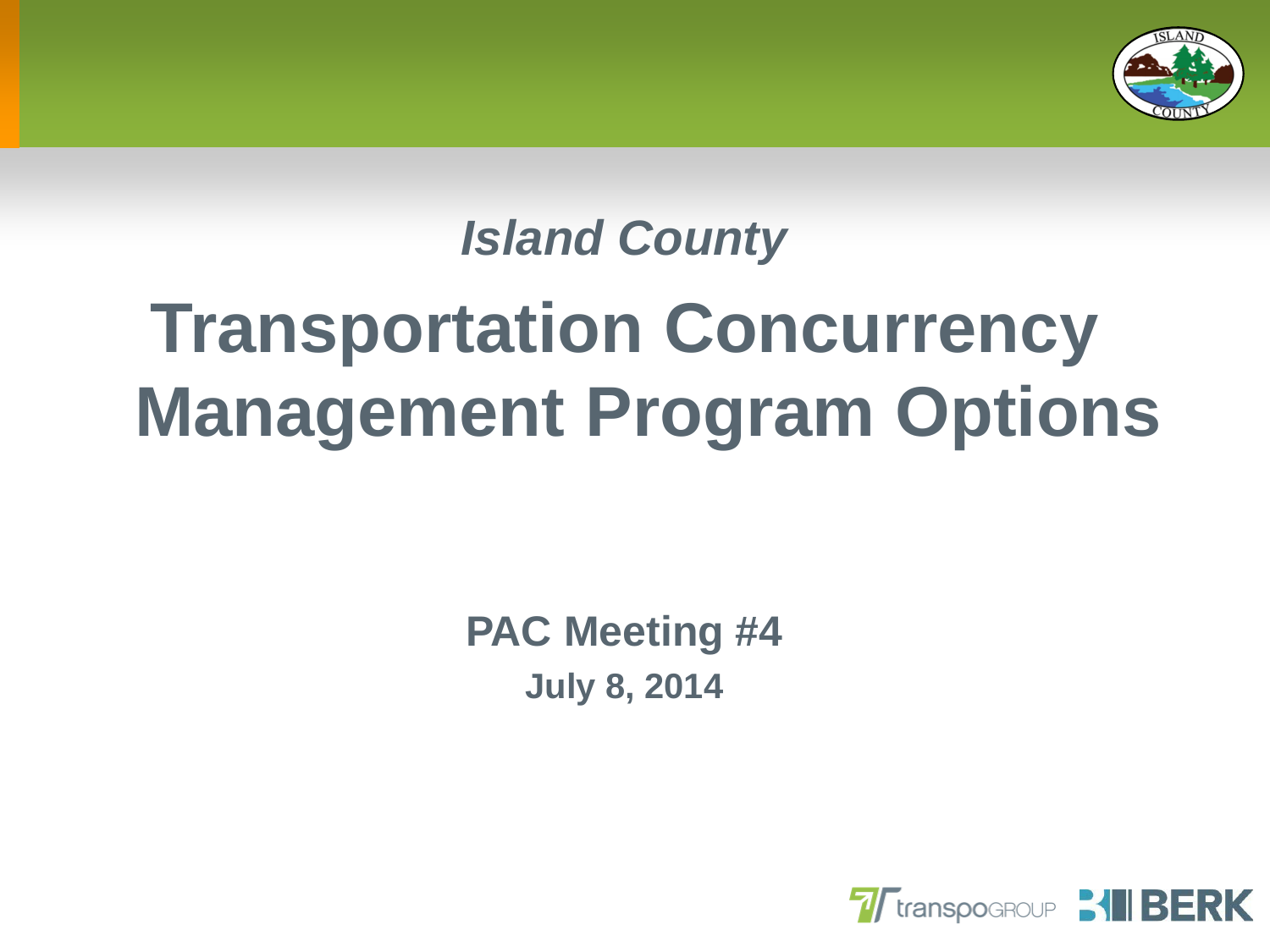# **Purpose of today's meeting**



- Transportation Element update status
- Concurrency Program options
- Direction for moving forward

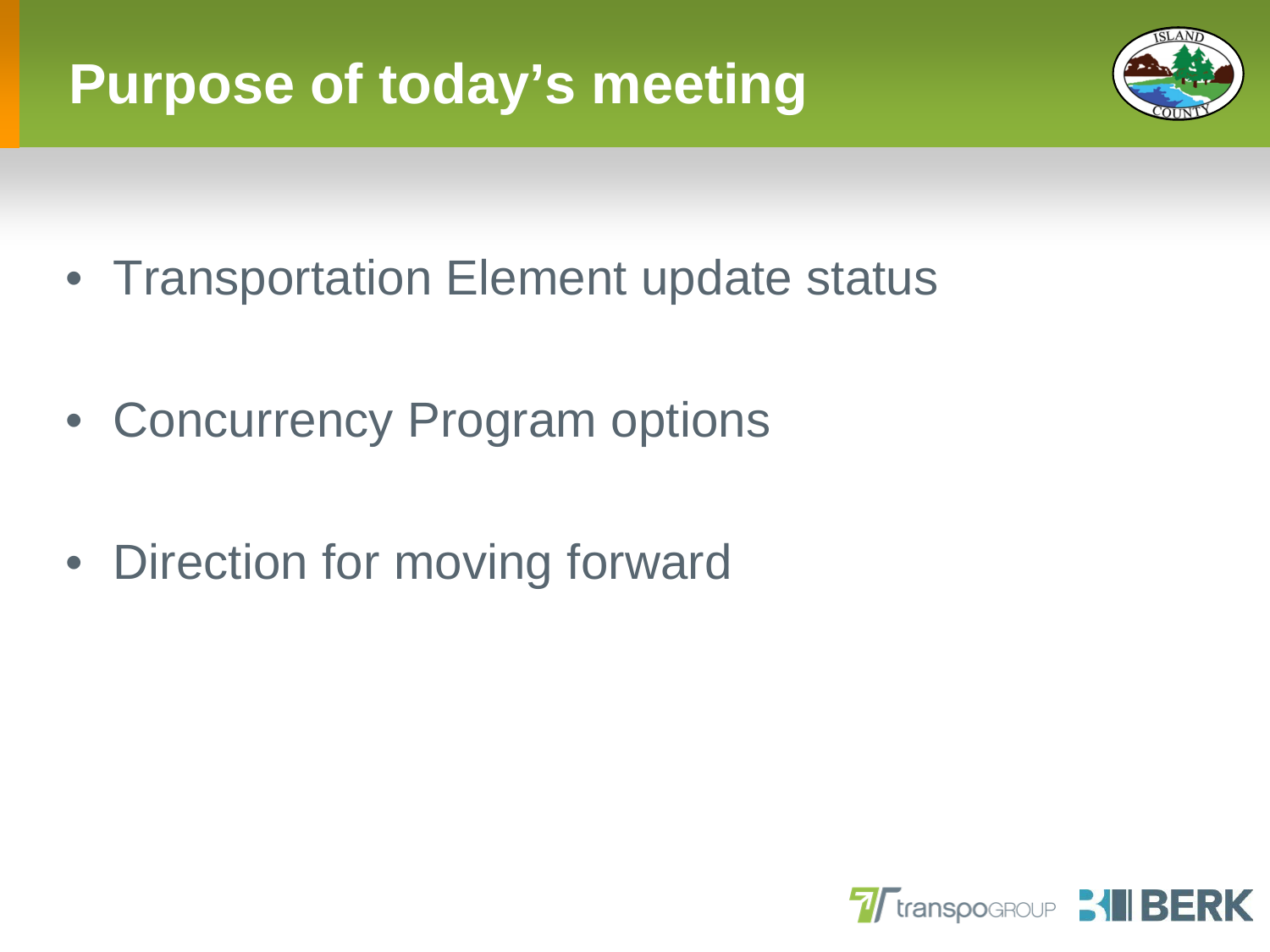### **Where are we in the project?**





PAC: Project Advisory Commitee **BICC: Board of Island County Commissioners** 

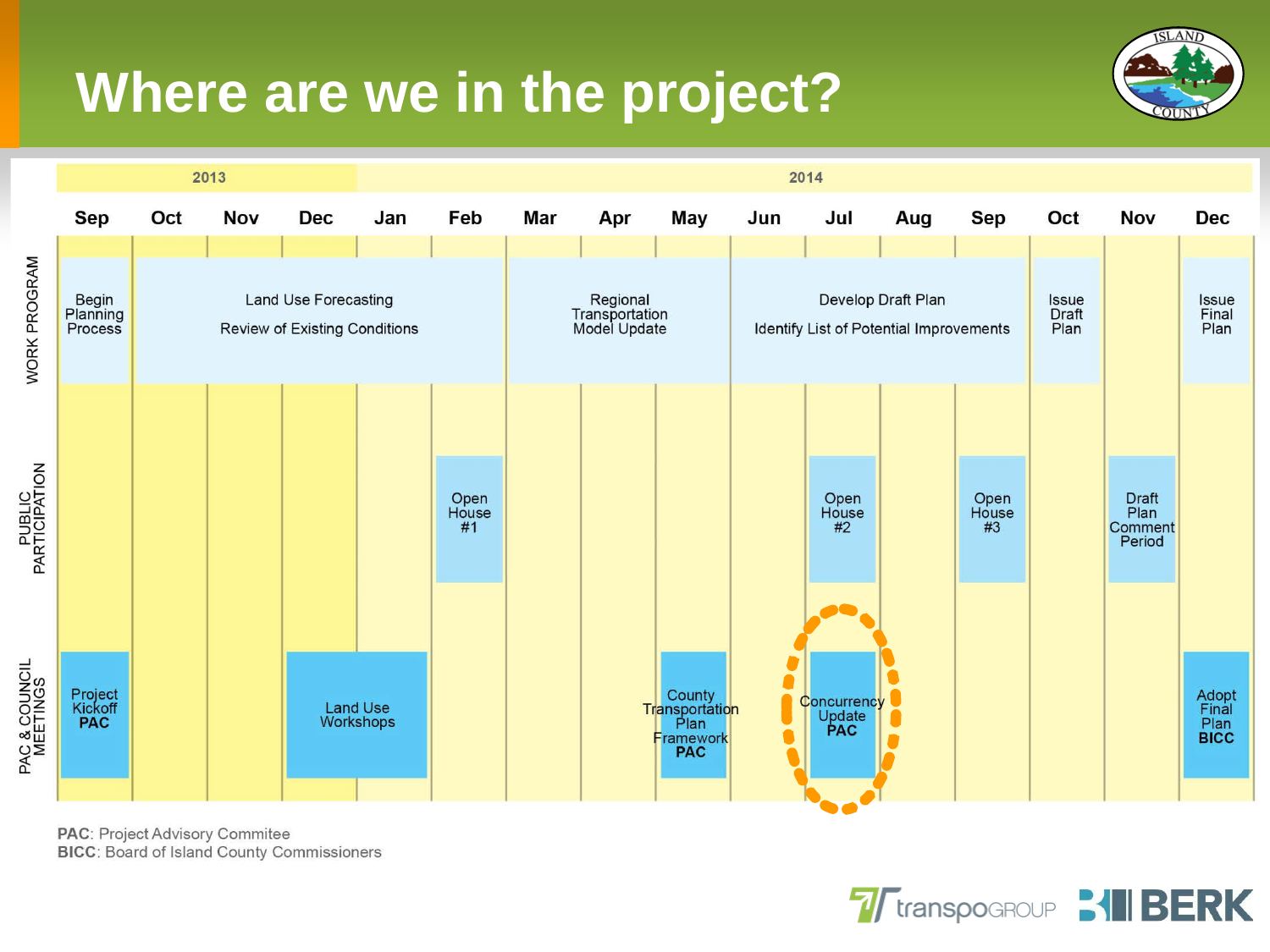# **TE Update – Open House #2**



- Present existing and future transportation conditions
- Gather input on ideas for project list
- Open house dates
	- **July 15th** 4:00 6:00 p.m. at Camano Center
	- **July 22th** 1:00 3:00 p.m. at Freeland Library 5:30 – 7:30 p.m. at Oak Harbor Library

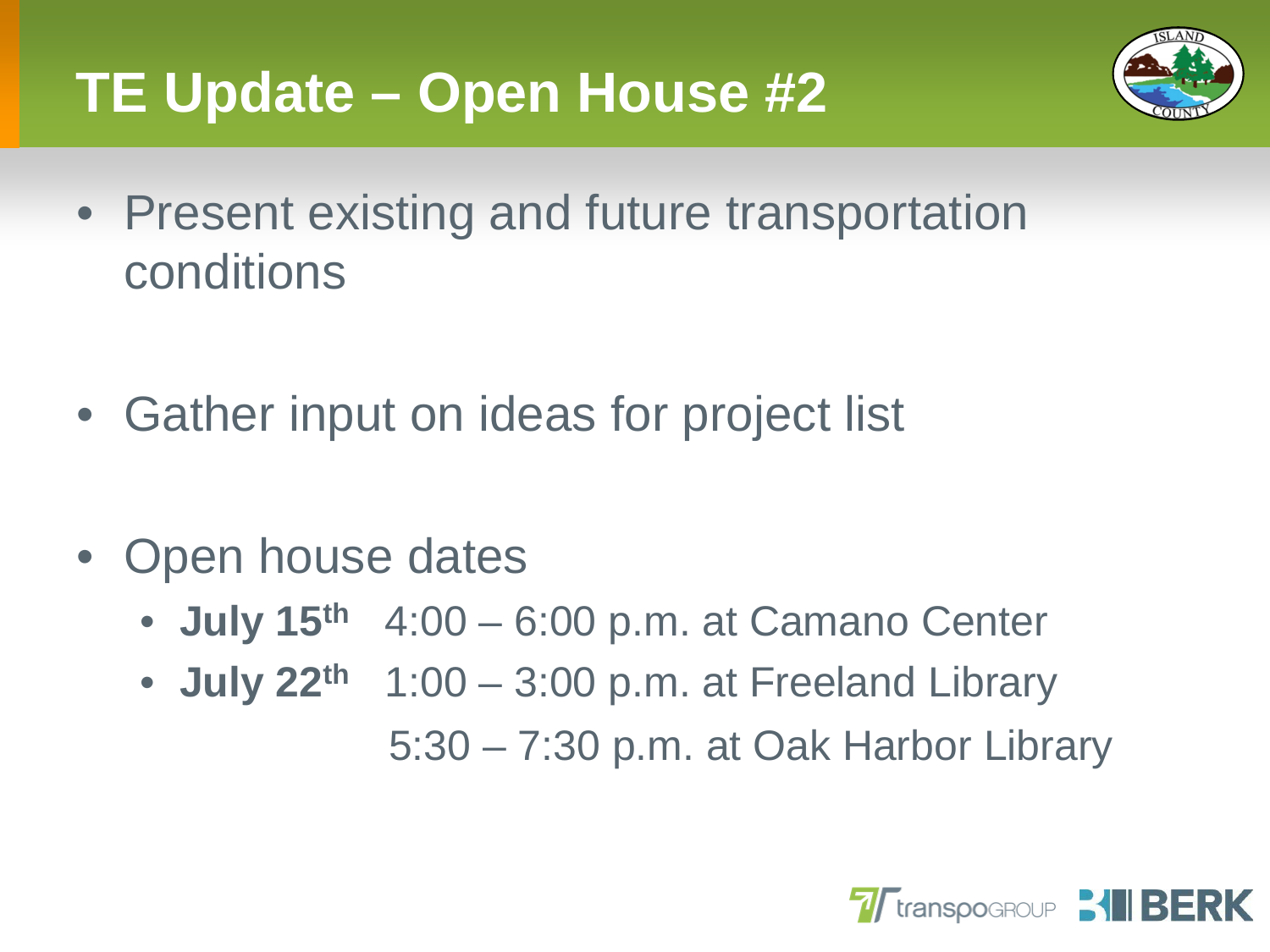**Where are we at in the concurrency program development process?**





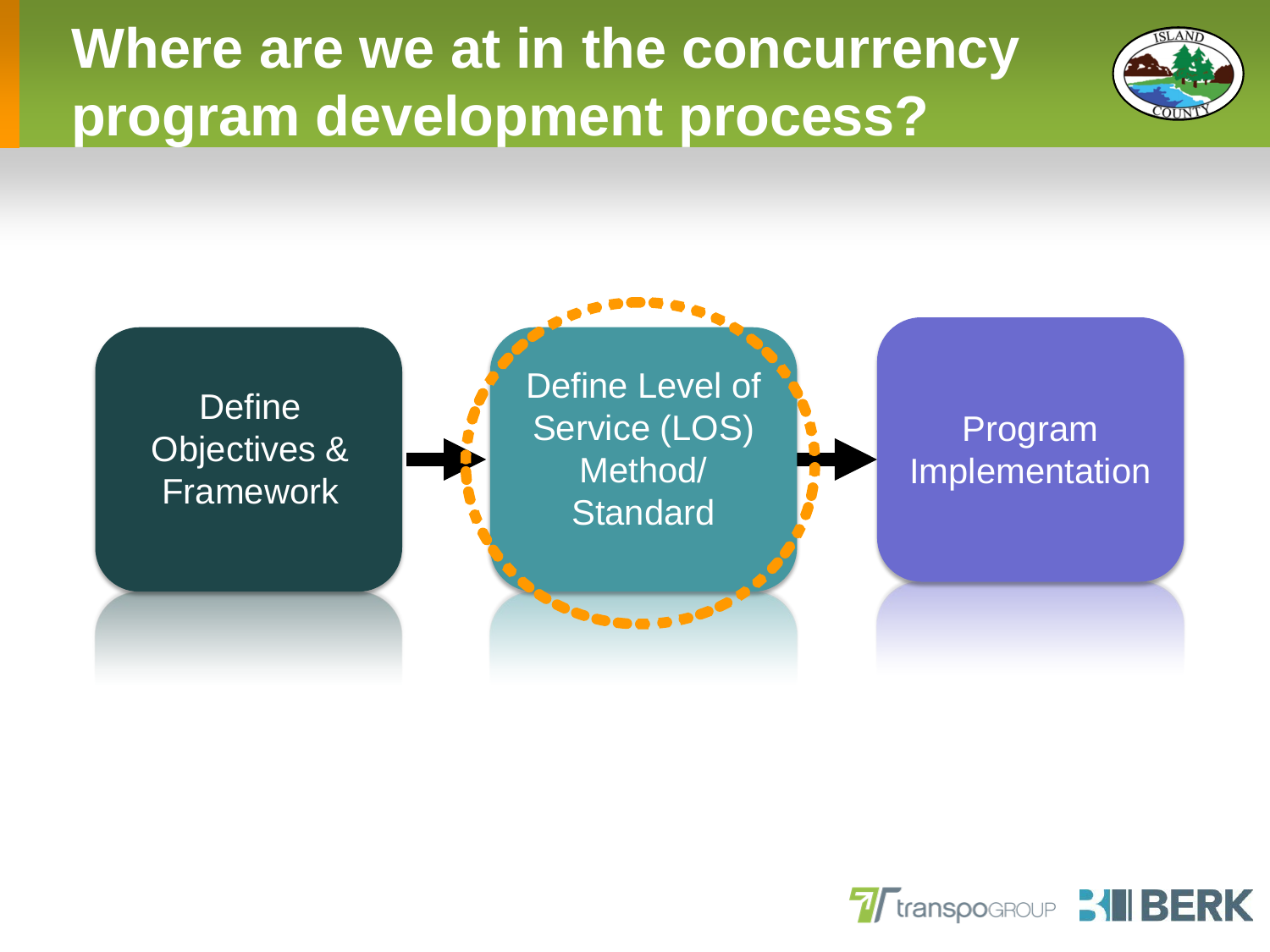# **What are our broad objectives for developing the program?**



- 1. Passes the legal test
- 2. Supports land use vision and planning goals
- 3. Able to fund improvements
- 4. Can implement with limited resources
- 5. Easy to understand and communicate

*Any changes or additions to the above objectives?*

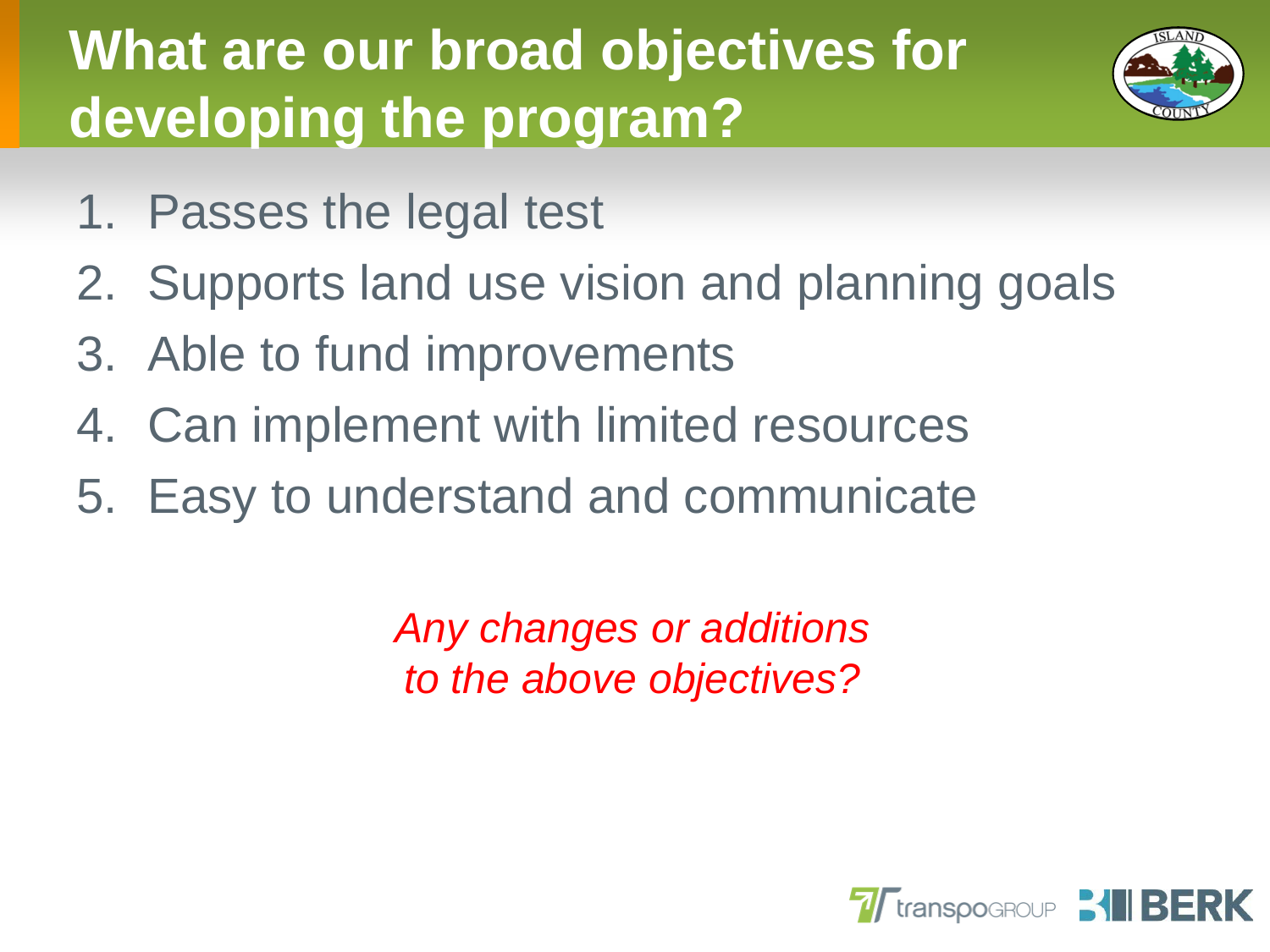#### **How do we measure success?**



#### •What you measure defines what you will get!

- Facilities
	- Roadway corridors
	- Roadway segments
	- Intersections
	- Multi-modal
	- Groups of facilities
- Time periods
	- Daily
	- Peak hour
	- Other



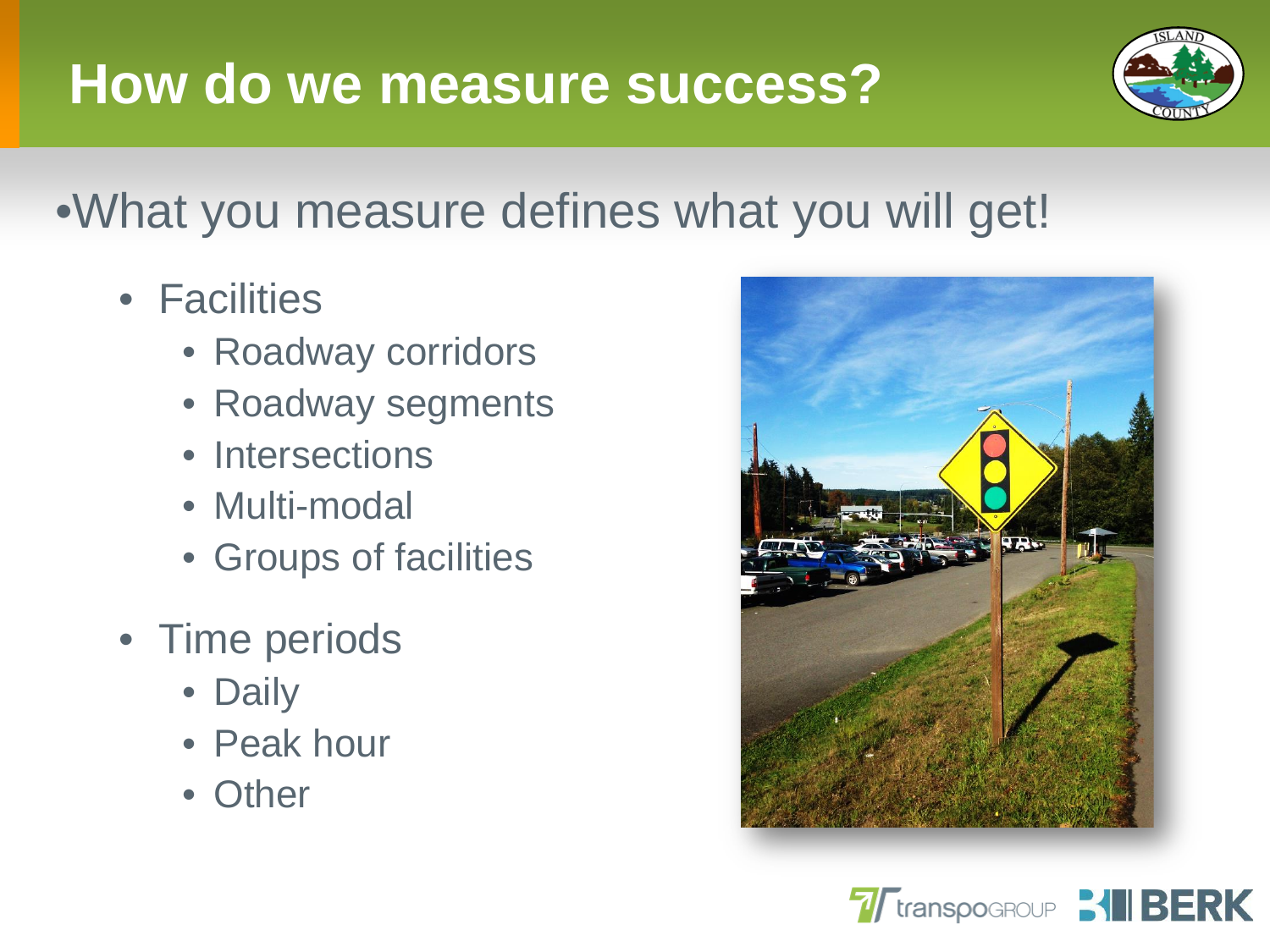

Is one standard or method appropriate Countywide?

- Urban/Rural
- Subareas
- State highways
- County roadways
- **Ferries**
- Transit service

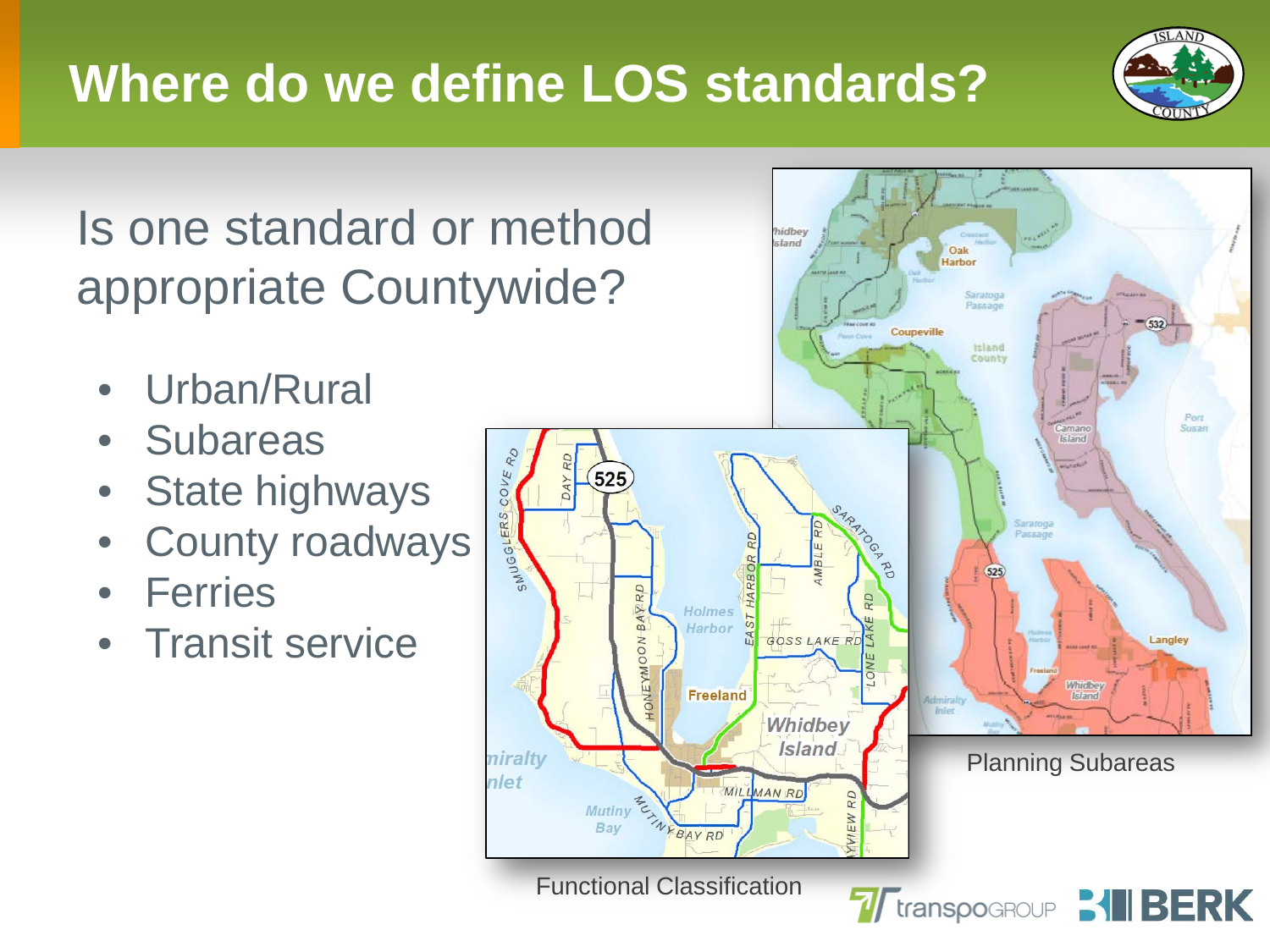# **What LOS methodology will we apply?**



- How will it be measured?
	- Roadway volume-to-capacity (v/c)
	- Intersection delay
	- Corridor travel time
	- Vehicle miles travel
	- **Other**
- Each method measures "success" differently



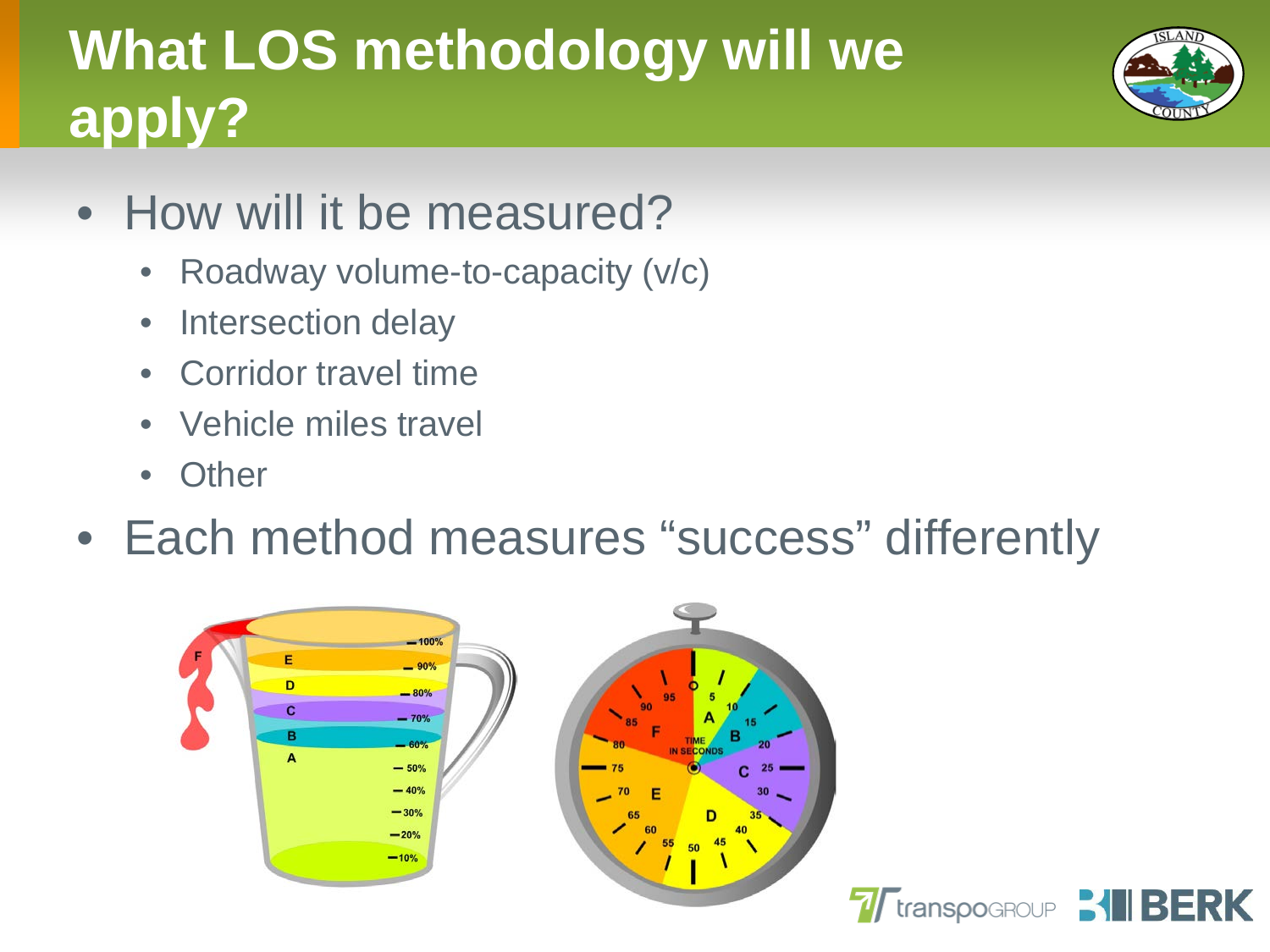# **What are the potential concurrency program components?**



- A. Facility Based Standard
- B. Trip Impact Threshold and Monitoring Program
- C. Subarea Composite / Average Intersection Delay
- D. Arterial Travel Time (or Speed)
- E. LOS Standard Multimodal Adjustment
- F. Person Trips Capacity

*Components are not exclusive. The ultimate program may be a combination of multiple components.*

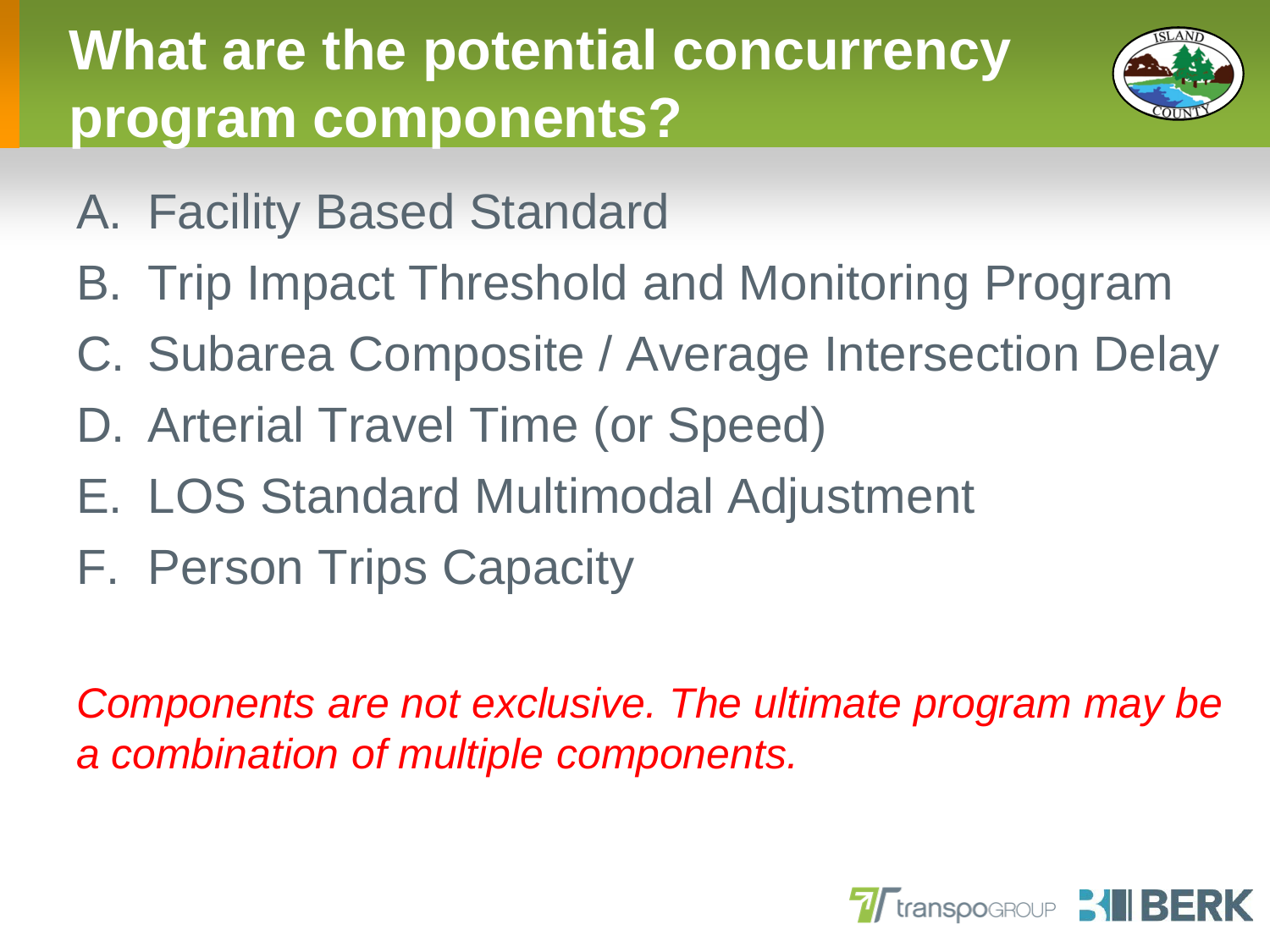

Applies a LOS standard by facility type using the roadway functional classification system.

- Focused on auto mode
- Federal functional classification system
- Define LOS standard by facility type

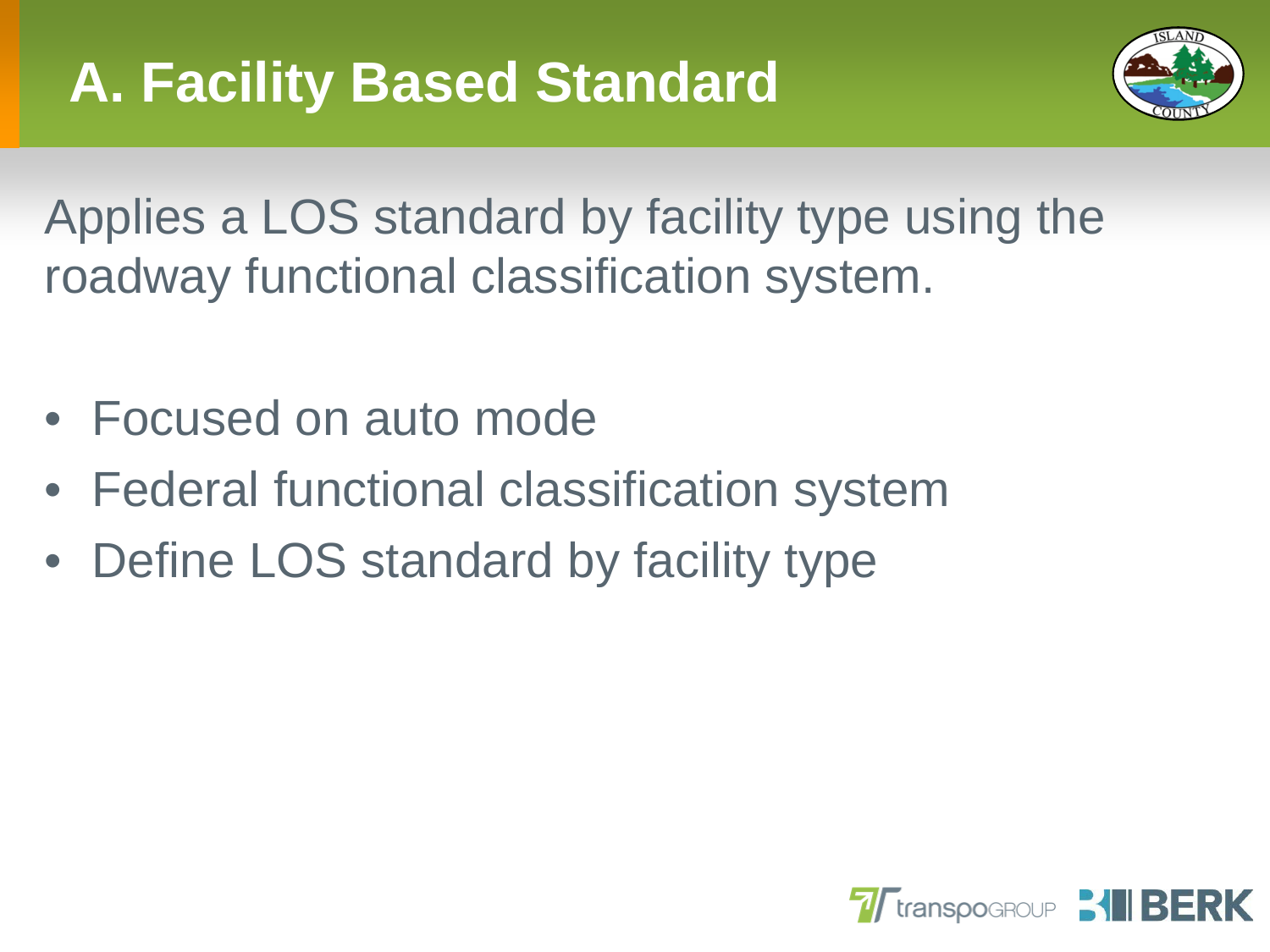# **B. Trip Impact Threshold and Monitoring Program**



Sets a minimum trip generation threshold for testing new developments, while establishing a monitoring program to periodically assess the cumulative impacts of developments under threshold.

- Only developments exceeding the trip generation minimum threshold are tested
- Combine with monitoring program to measure cumulative impacts of smaller developments

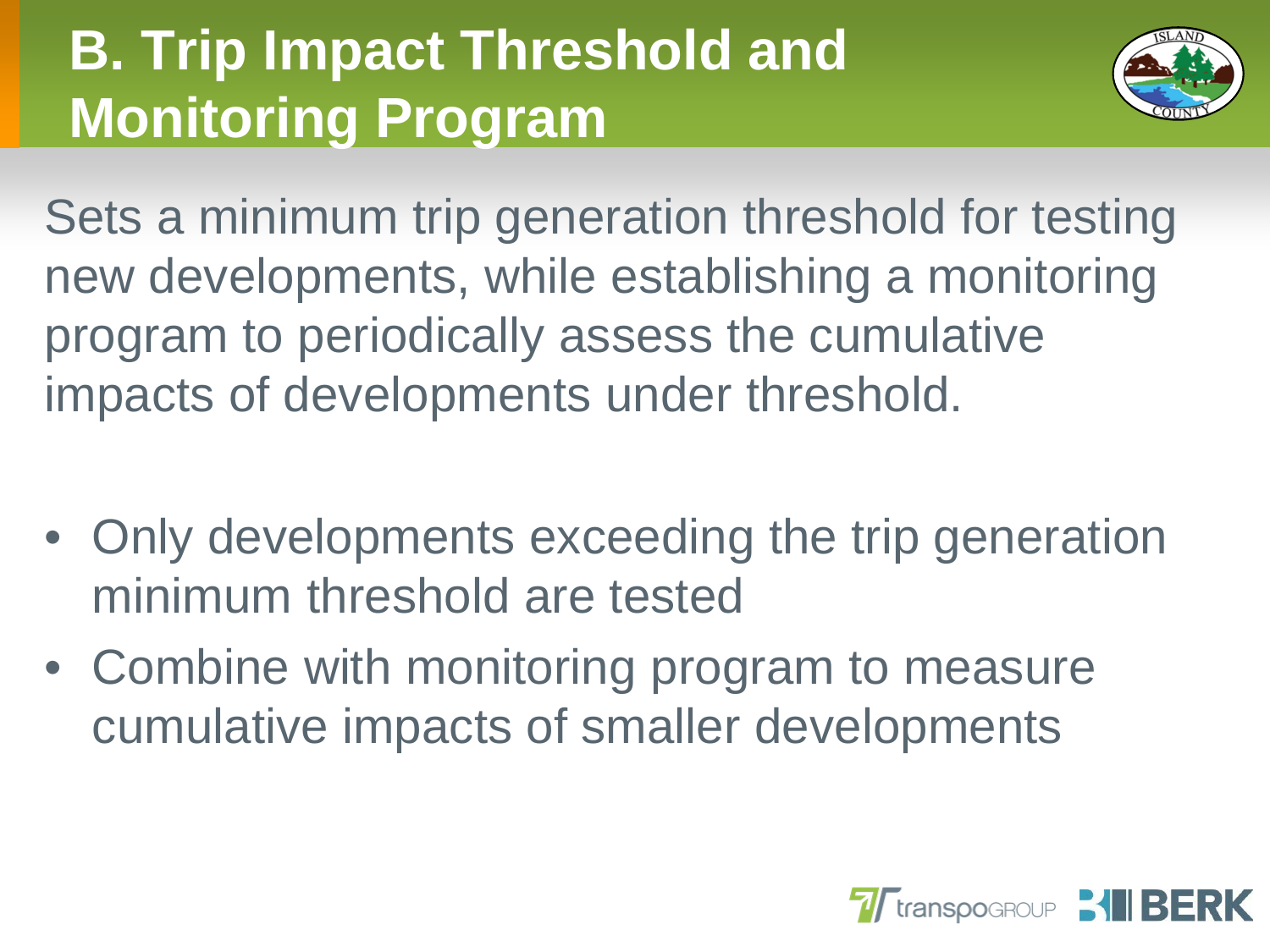# **C. Subarea Composite / Average Intersection Delay**



Evaluates the total delays or average delays at key intersections in the county or within a subarea to determine if a development project's traffic impacts can be accommodated by the transportation system.

- Measures delay of group of intersections
- Maximum average delay standard is set by roadway segment or subarea

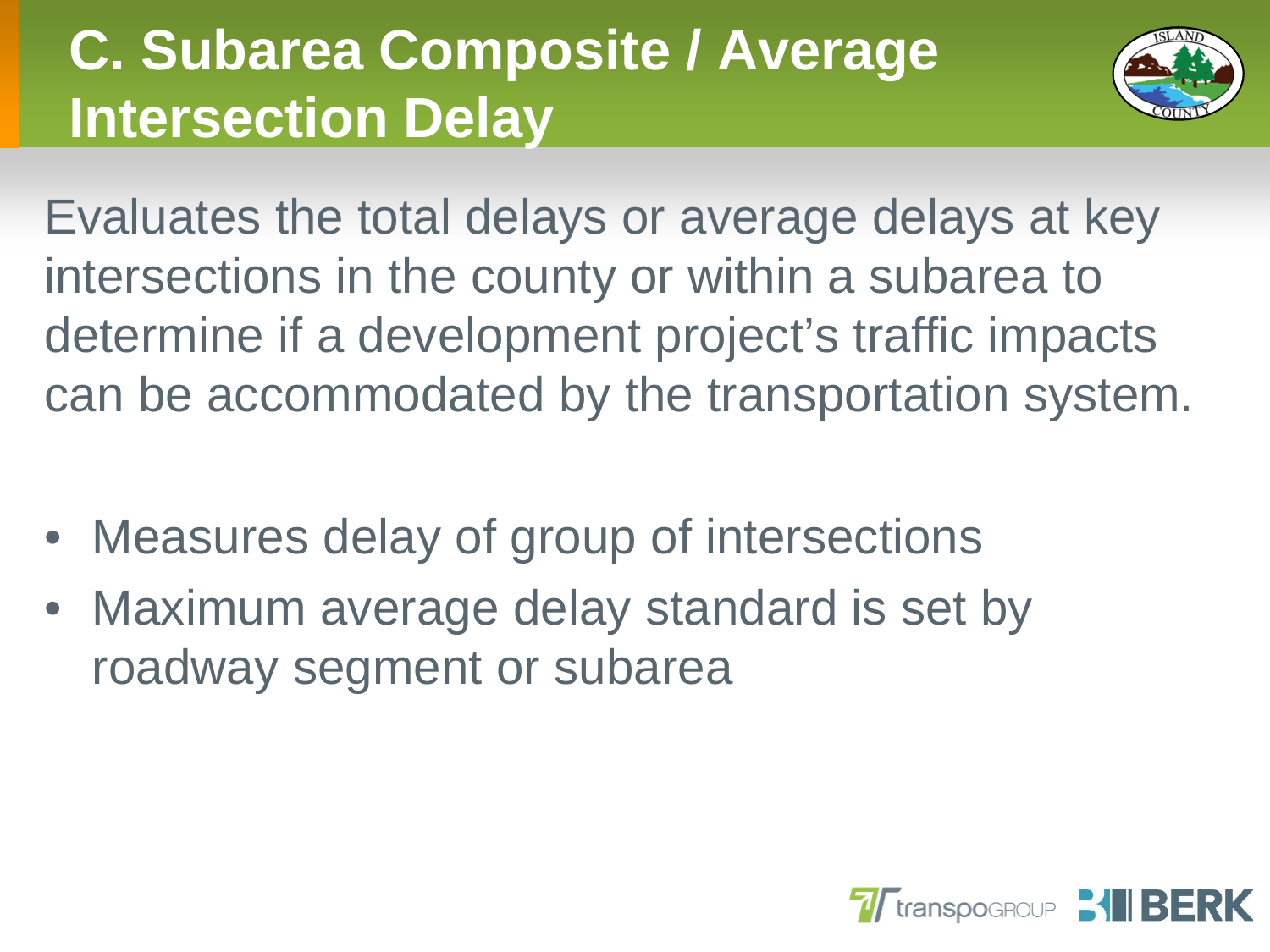

Evaluates travel speeds along selected corridors or roadways based on methodologies in *Highway Capacity Manual*.

- Corridors can be divided into defined segments
- Accounts for total travel time along a roadway segment, including delays at intersections

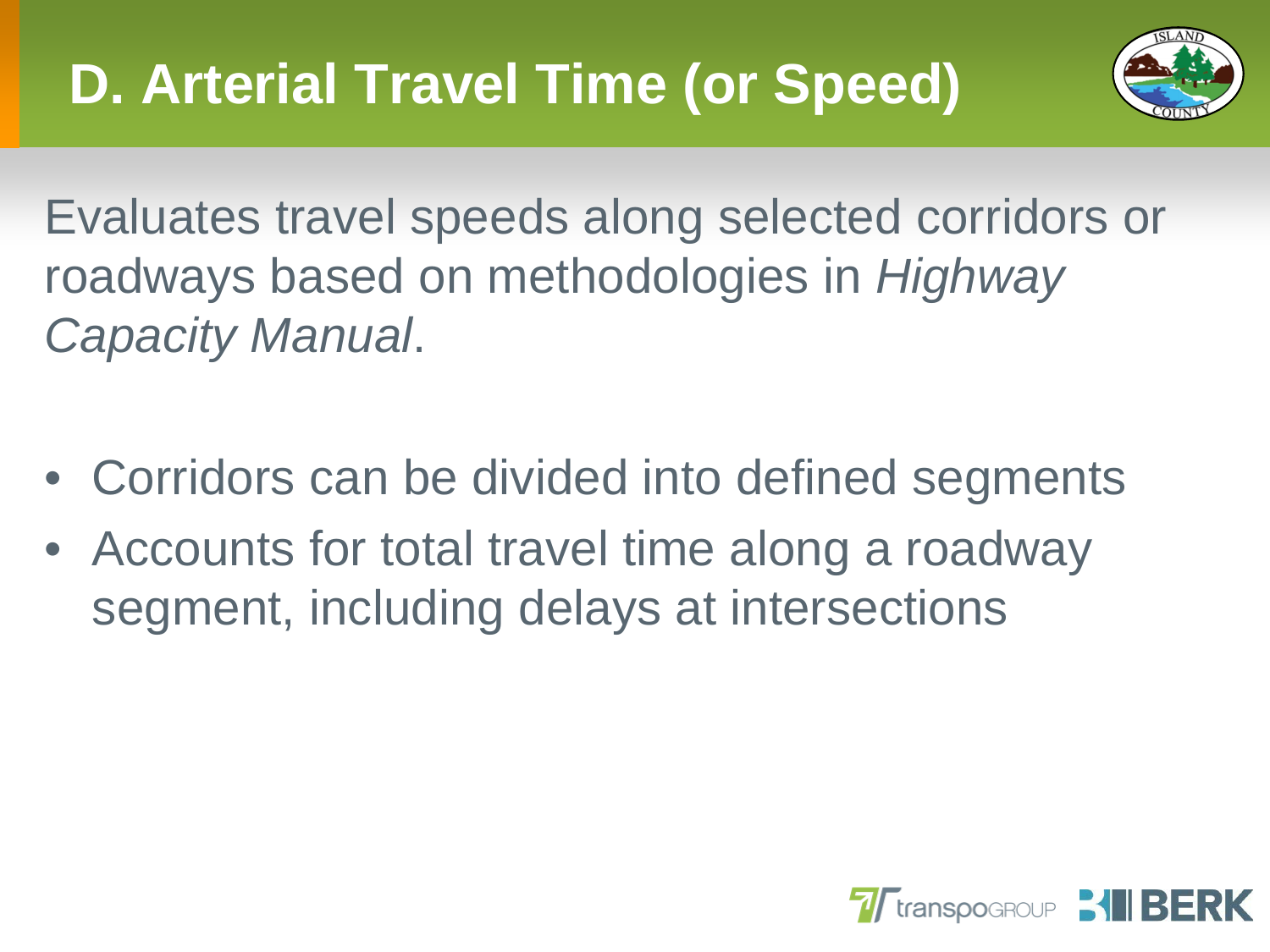# **E. LOS Standard Multimodal Adjustment**



Provides credit when other modes are available. Standards would be set allowing lower LOS for areas served by other modes.

- County designates corridors and assigns LOS to each
- Adjust LOS when transit and/or non-motorized service/facilities are available

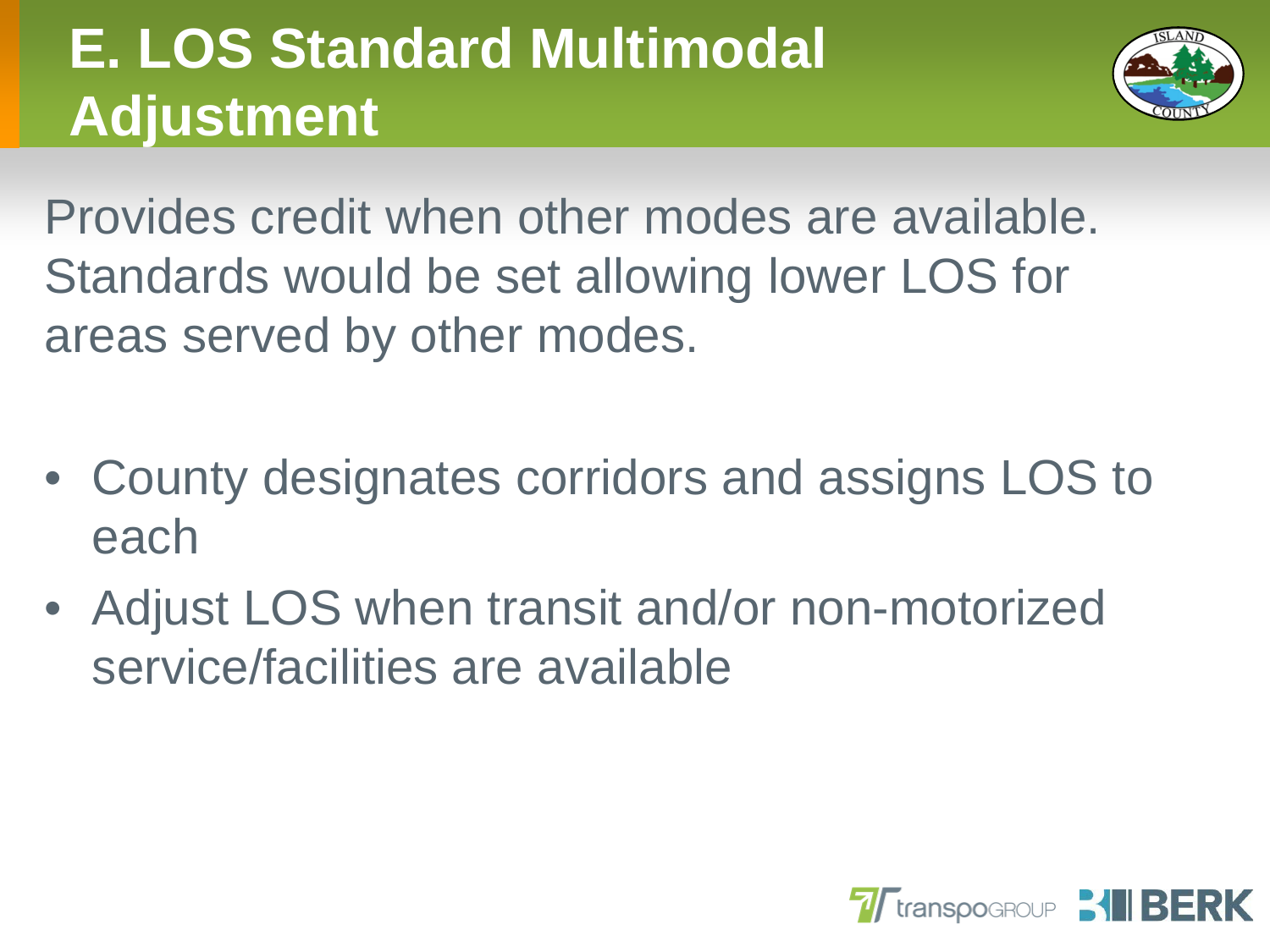

Accounts for auto, transit, pedestrian, and bicycle modes to estimate the person trips capacity that can be accommodated.

- Measure all modal facilities capacity in person trips or (person miles)
- Combine multimodal capacity in total capacity for motorized and non-motorized modes

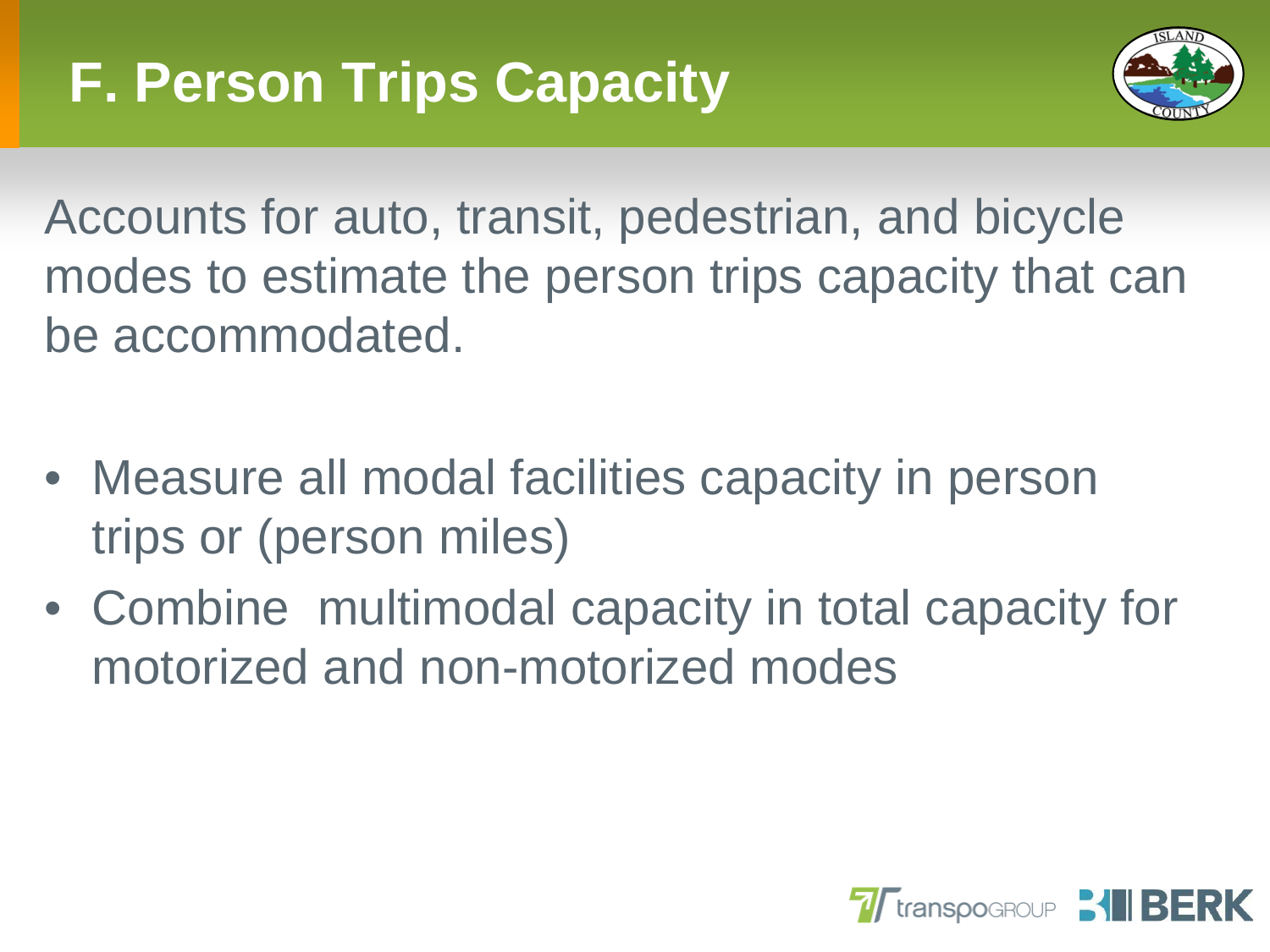### **Comparison Matrix**



#### **Concurrency Component**

**Broad Program**  road Program **biectives Objectives**

# Is the component more or less consistent with the broad program objectives?

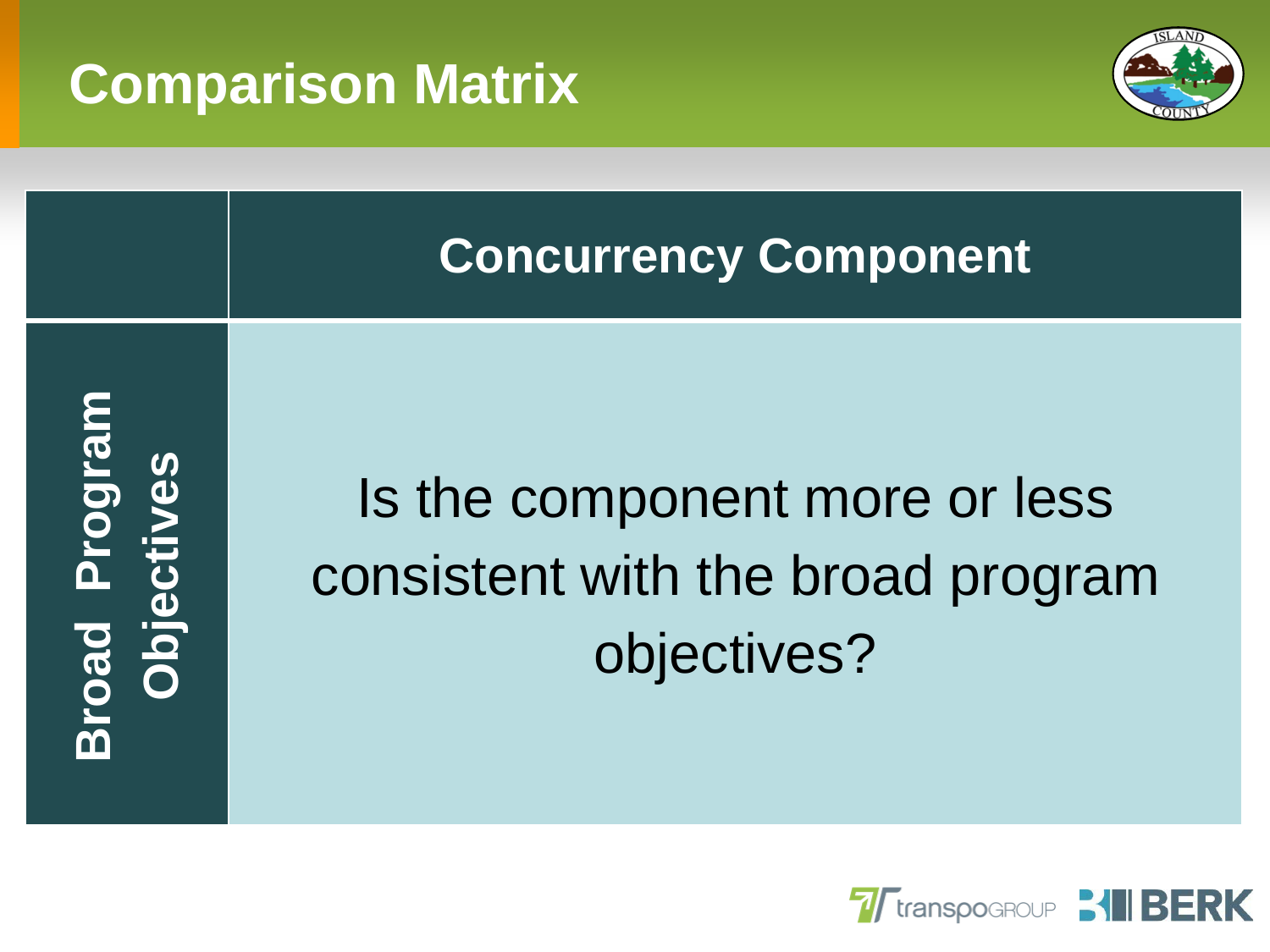# **How do we compare the different components?**



|                                                      | A. Functional<br><b>Classification</b><br><b>Based Standard</b>  | <b>B. Trip Impact</b><br><b>Threshold and</b><br><b>Monitoring</b><br>Program | C. Subarea<br><b>Composite/Avg</b><br><b>Intersection</b><br><b>Delay</b> | D. Arterial Travel<br><b>Time (or Speed)</b> | E. LOS Standard<br><b>Multimodal</b><br><b>Adjustment</b> | F. Person Trips<br><b>Capacity</b> |
|------------------------------------------------------|------------------------------------------------------------------|-------------------------------------------------------------------------------|---------------------------------------------------------------------------|----------------------------------------------|-----------------------------------------------------------|------------------------------------|
| 1. Passes the<br>legal test                          |                                                                  |                                                                               |                                                                           |                                              |                                                           |                                    |
| 2. Supports land<br>use vision and<br>planning goals |                                                                  |                                                                               |                                                                           |                                              |                                                           |                                    |
| 3. Ability to fund<br><b>improvements</b>            | Needs to be tied to<br>reasonable standards                      | Needs to be regularly<br>maintained                                           | Needs to be tied to<br>reasonable standards                               | Needs to be tied to<br>reasonable standards  |                                                           |                                    |
| 4. Can implement<br>with limited<br>resources        |                                                                  | Requires periodic<br>monitoring program                                       |                                                                           | Requires periodic<br>monitoring program      |                                                           |                                    |
| 5. Easy to<br>understand and<br>communicate          |                                                                  |                                                                               |                                                                           |                                              |                                                           |                                    |
|                                                      | full circle = more consistency<br>half circle = consistent<br>—— |                                                                               |                                                                           |                                              |                                                           |                                    |

**empty circle = less consistency**

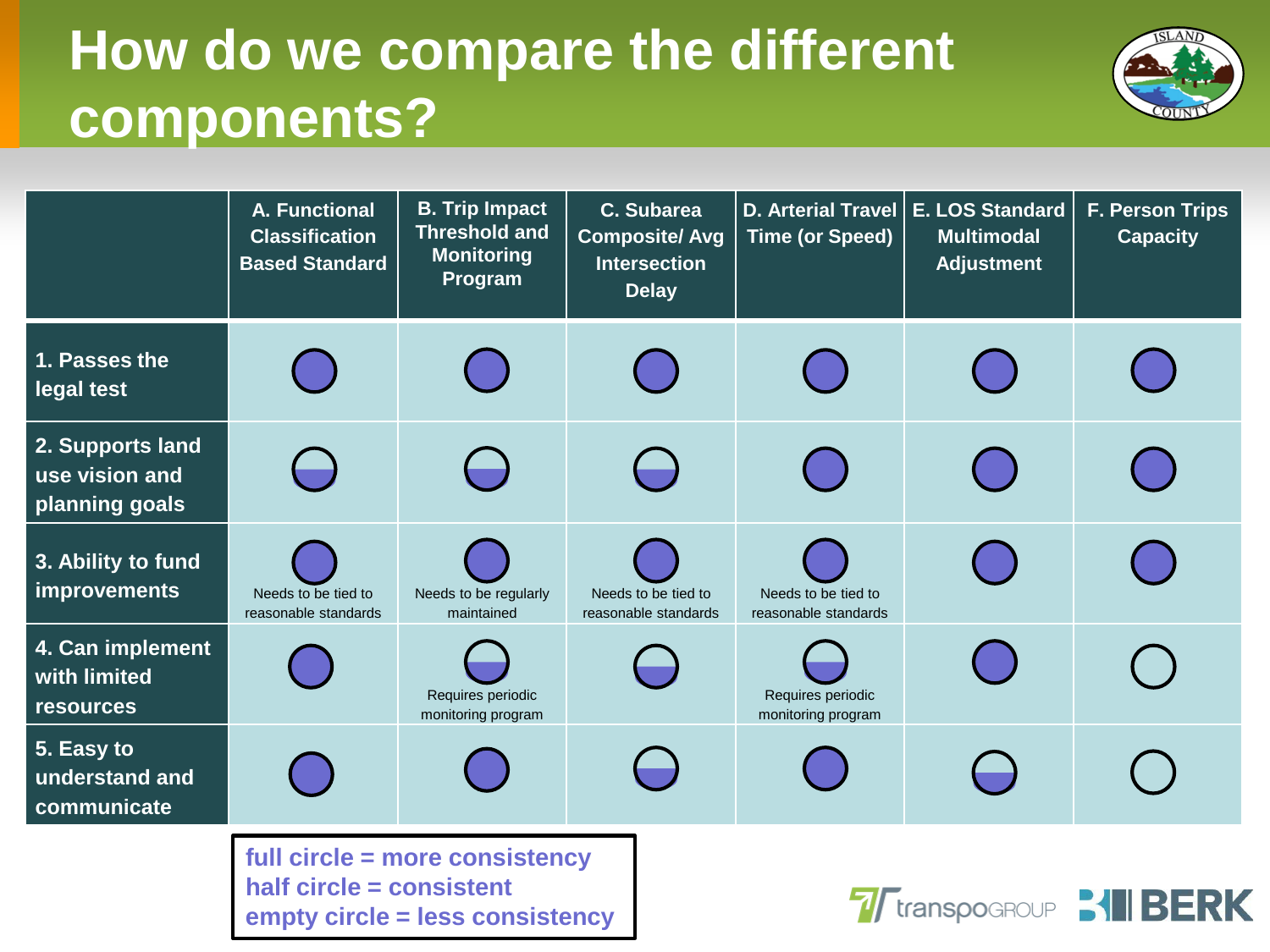### **How do we select an approach?**



- Choose an approach that fits overall planning goals and is based on concurrency program objectives
- Determine the appropriate application and where it should be applied
- Choose standards that fit within the context of the transportation system

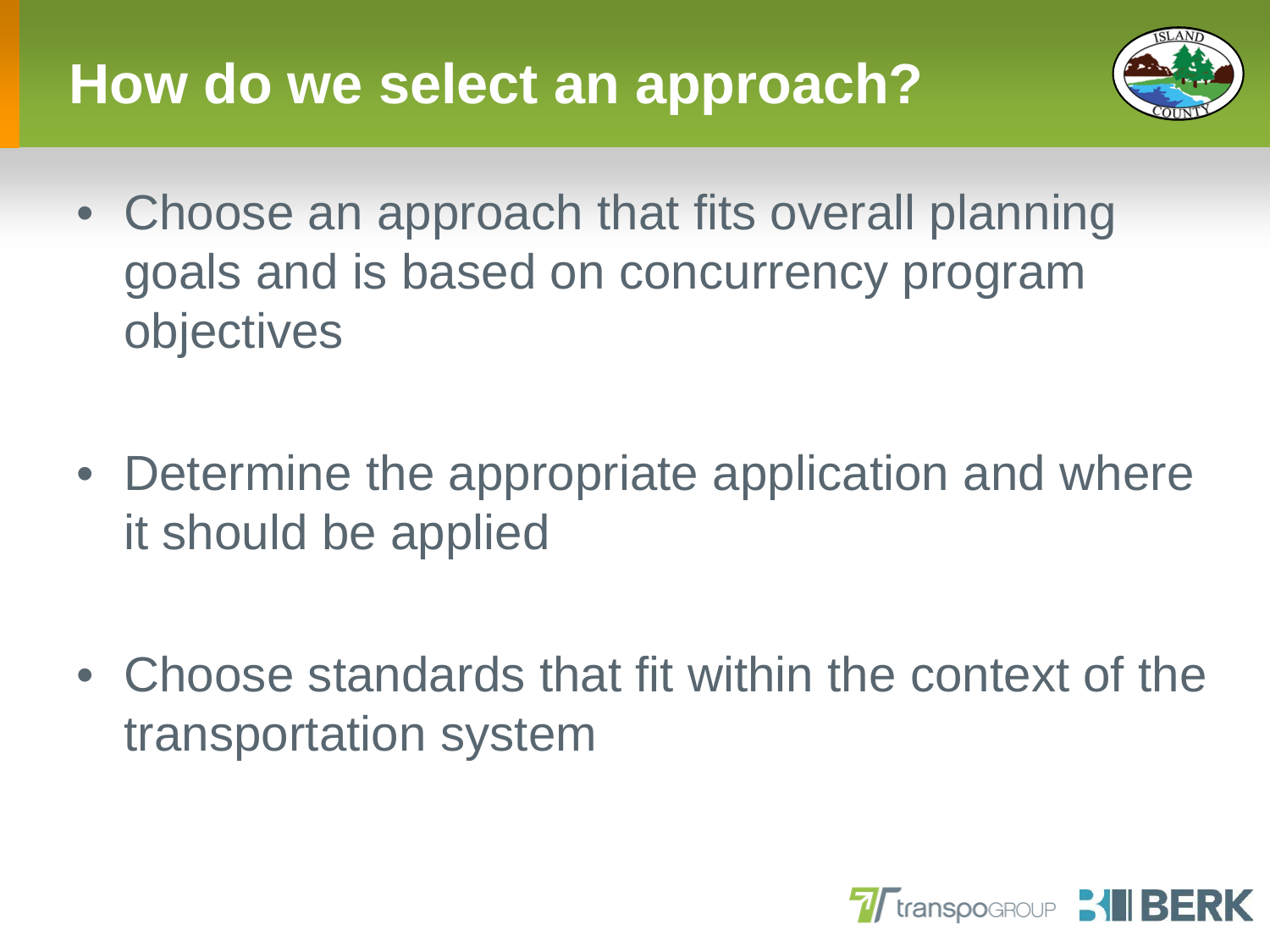# **What's an example of combining components?**



Do not test developments with fewer than 10 peak hour trips

Implement a monitoring program to ensure several small developments do not accumulate into a large impact



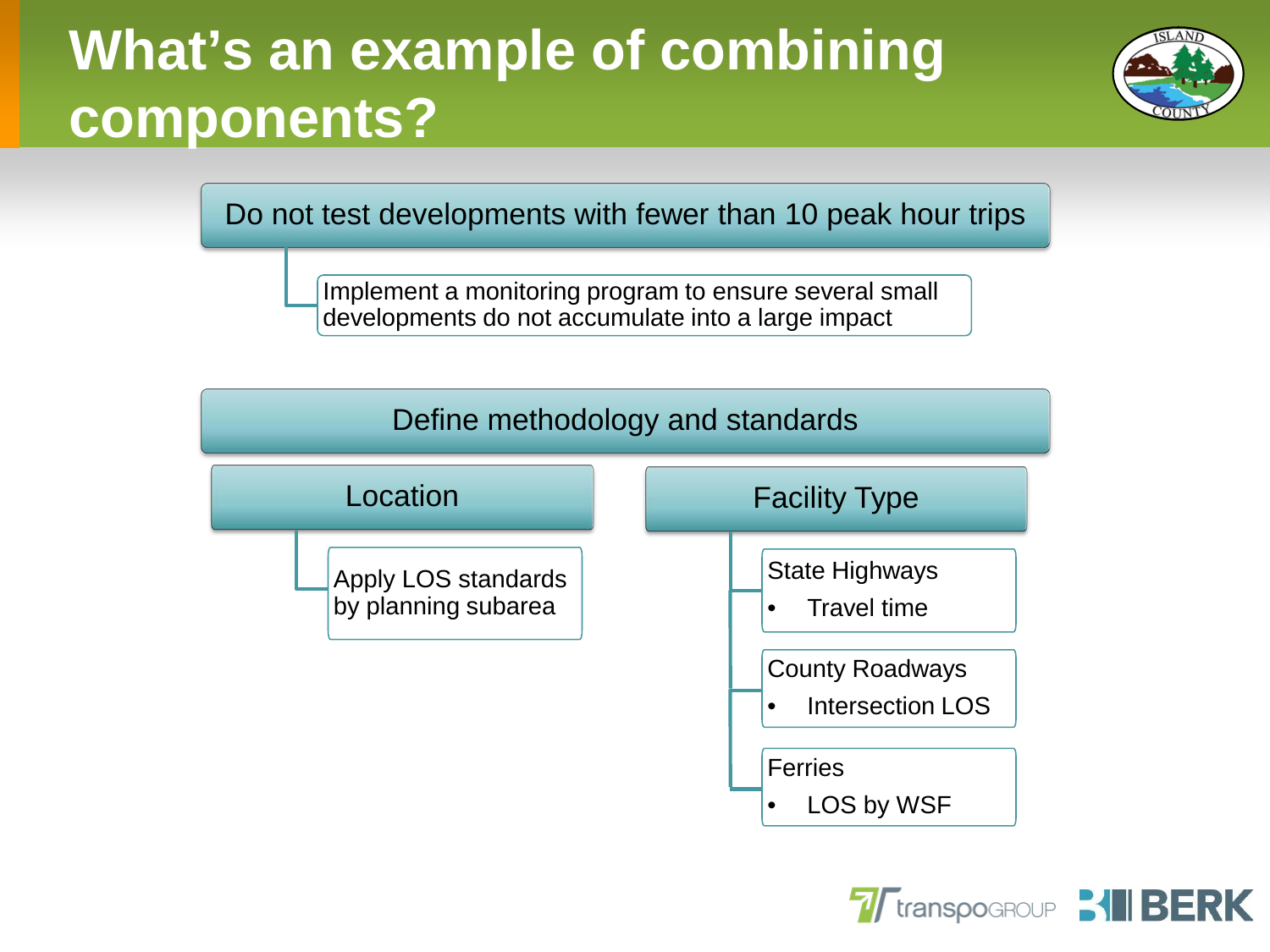# **Where do we go from here?**



- Summary of input from County staff and PAC
	- Do concurrency program objectives fit County's goals?
	- What type of application is appropriate for the County?
	- How should methodologies and standards be applied?
	- Who is responsible for implementing the program?
	- What are the parameters for making changes to the MOU, State and County?
- Next steps Develop framework and test scenarios